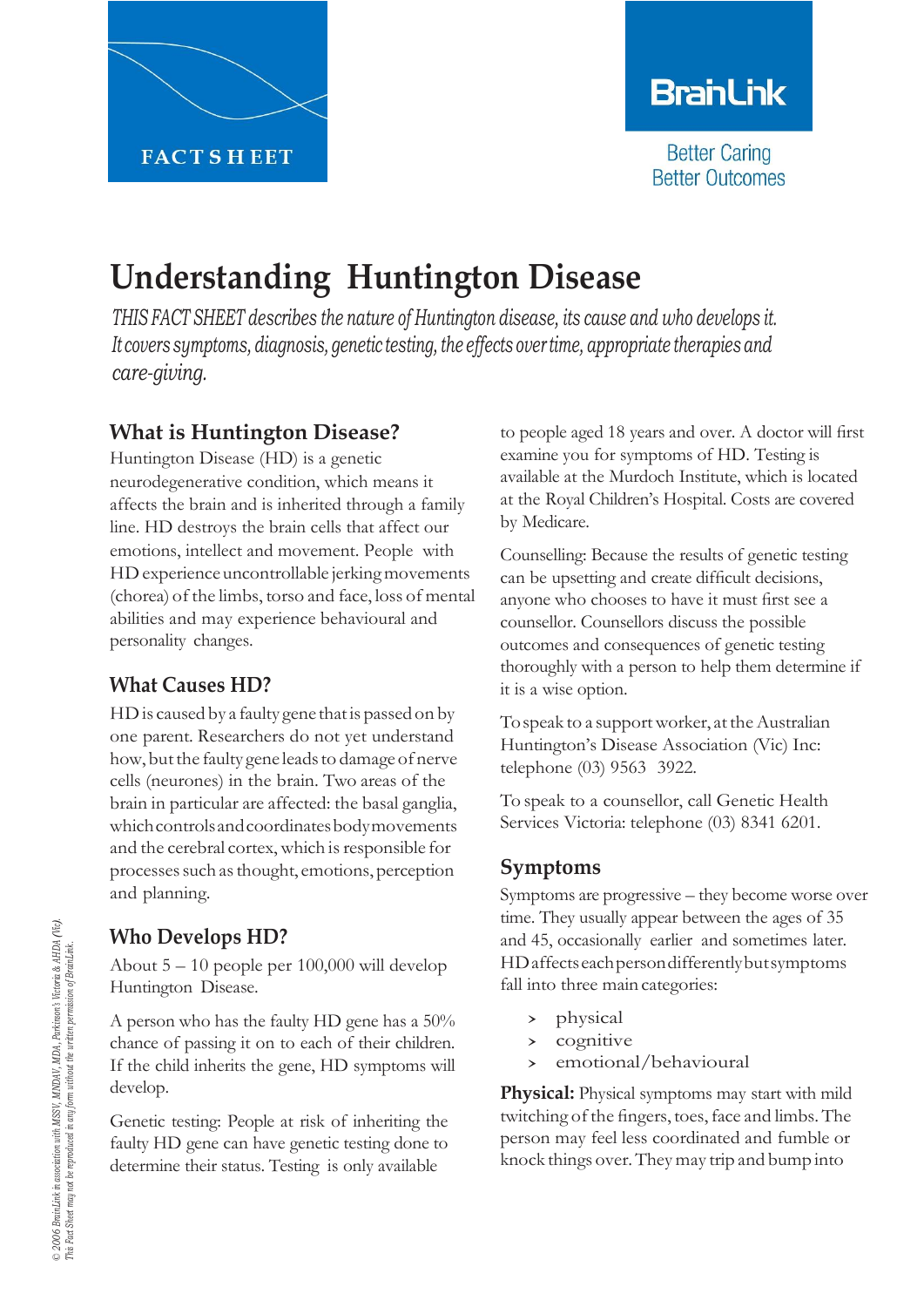things. Twitching progresses to jerky movements of the arms and legs, known as chorea (a small number of people do not experience this). Over time, speech becomes slurred and swallowing becomes difficult.

**Cognitive:**Theterm"cognitive"referstoactivities such as thinking, planning, organising and our ability to judge and perceive things. Short term memory problems may become evident, for instance a person may forget to turn off the stove. Tasks that require concentration may become more difficult, such as mental arithmetic, planning a work schedule, making decisions or reading. But people with HD do not lose their ability to recognise the people around them. They will always be able to recognisepeopleandknowwheretheyare.

Emotional/behavioural: In the early stages, a person may be more irritable and moody. Depression affects about one in three people. Gradually the person may become apathetic or aggressive and develop inappropriate behaviours, such as laughing or crying for no apparent reason. Changes of this nature are often an exaggeration of an existing personality trait - a highly strung personbecomesmoreso.

#### **Diagnosis**

Diagnosis of HD is usually made by a neurologist (brain specialist) or a psychiatrist and is based on a family history of HD, cognitive and physical symptoms. Genetic testing may also be used.

Sometimes people who know they are at risk of inheriting HD exhibit symptoms long before they are ready to seek a diagnosis. It's important for carers to understand this reluctance to accept the possibility of having the condition and to remain as supportive as possible. Family members can speak to the person's doctor about their concerns and keep in touch with the Australian Huntington'sDiseaseAssociation(AHDA)(Vic.) Inc. forsupport.

## **Treatment**

There is currently no cure for HD but there are many ways to improve a person's quality of life and cope with the symptoms.

## **What is the Outlook?**

HD progresses slowly and a person may live for 15 to 25 years after developing their first symptoms. Generally, the older the age of onset, the more slowly the condition progresses.

# **Managing HD**

Most people with HD see a general practitioner (GP) for their day-to-day medical care and have periodic appointments with a specialist, such as a neurologist or a psychiatrist. Because HD is a relatively rare condition however, it's not uncommon for GPs and other therapists to know little about it. The AHDA (Vic.) Inc. has a doctors' information kit and can help with contacts for HD-aware therapists and clinics.

**Medical treatment:** Medications are available to help lessen the involuntary movements but theseoftenhave side effects.Itisbestto discuss the options carefully with your GP or specialist. Depression is common in HD but this can be treated withmedication.

**Supporting therapies:** Various physical therapists will be involved in the long-term care of someone with HD. The earlier you begin therapy with these specialists, the better. The AHDA (Vic.) Inc. can help you locate appropriate therapists.

For example, a physiotherapist helps a person maintain their physical skills for as long as possible, then teaches them new ways of doing things.

An occupational therapist can help to make their home safe and easy to manage and assist with a range of practical difficulties that arise in everyday living (See Fact Sheet 13: Adapting Your Home).

Speech pathologists can helpwith strategies and devices to aid speech and communication as these become more difficult. (See Fact Sheet 7: Speech and Communication Problems).

A neuropsychologist can provide memory and behaviour-management strategies.

**Nutrition:** Establishing good nutrition is particularly important for people with HD. As the disease progresses, swallowing becomes difficult